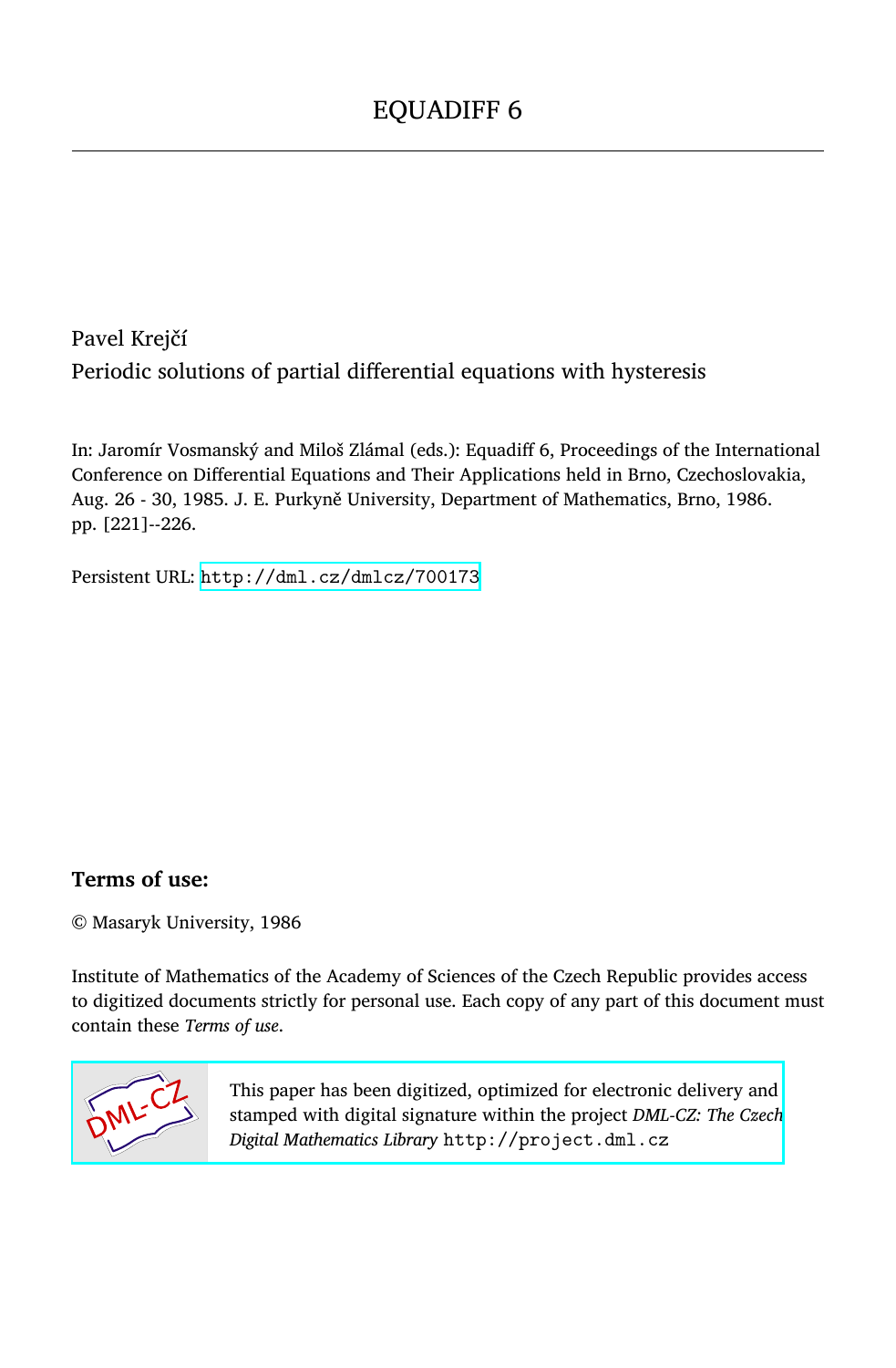# **PERIODIC SOLUTIONS OF PARTIAL DIFFERENTIAL EQUATIONS WITH HYSTERESIS**

#### P. KREJCI

*Mathematical Institute, Czechoslovak Academy of Sciences 115 67 Prague 1, Czechoslovakia* 

#### Introduction.

In mechanics of plastic-elastic bodies or in the theory of electromagnetic field in ferromagnetic media we are led to the consideration of hysteresis phenomena. There are various approaches to the mathematical description of hysteresis (cf.  $[1]$ ). Existence results for PDE's with hysteresis nonlinearities are due to Visintin (see e.g. [5]). We give here a survey of results of  $[2]$ ,  $[3]$ ,  $[4]$ , where we prove the existence of periodic solutions to the problems

$$
u_{++} - u_{xx} \pm F(u) = H(t,x) , \quad u(t,0) = u(t,\pi) = 0 \quad ([2]), \tag{P1}
$$

$$
u_{+} - (F(u_{v}))_{v} = H(t, x) , u(t, 0) = u(t, 1) = 0
$$
 (3), (P2)

$$
u_{++} - (F(u_v))_v = H(t, x), \quad u_v(t, 0) = u_v(t, \pi) = 0 \quad ([4]), \tag{P3}
$$

where F is the Ishlinskil hysteresis operator and H is a given time--periodic function with an arbitrary period  $w > 0$ .

## 1. Ishlinskil operator (cf. [1], [2]).

We first define simple hysteresis operators  $v + \ell_h(v)$ ,  $f_h(v)$ for  $h > 0$  and for piecewise monotone continuous inputs  $v : [0,T] \rightarrow R^1$ as follows:

$$
\ell_{h}(v)(t) = \left\{ \begin{array}{c} \max \left\{ \ell_{h}(v)(t_{0}), v(t) - h \right\}, \quad t \in [t_{0}, t_{1}], \\ \text{if } v \text{ is nondecreasing in } [t_{0}, t_{1}] \\ \min \left\{ \ell_{h}(v)(t_{0}), v(t) + h \right\}, \quad t \in [t_{0}, t_{1}], \\ \text{if } v \text{ is nonincreasing in } [t_{0}, t_{1}], \end{array} \right. \tag{1.1}
$$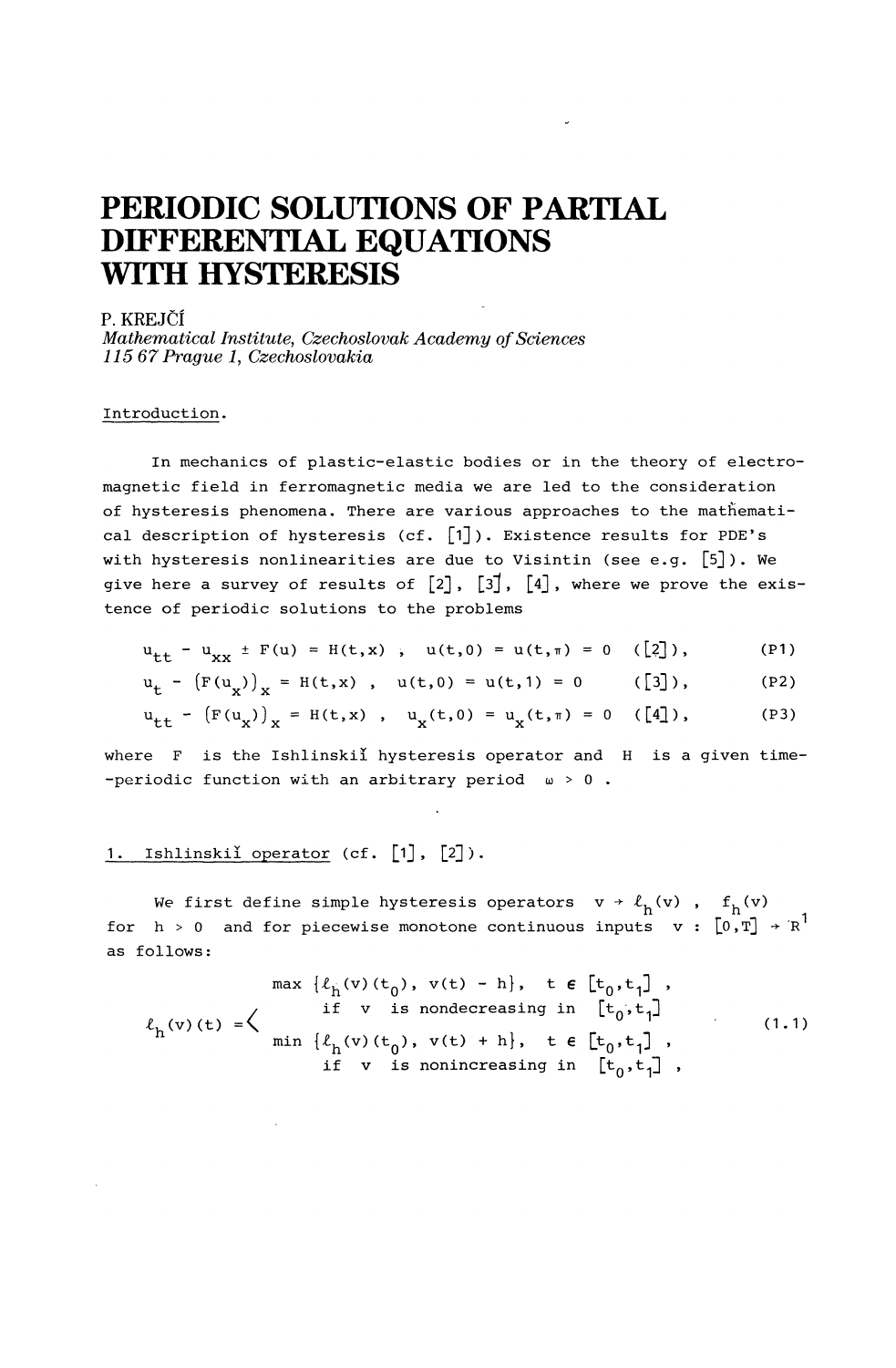$$
\ell_{h}(v) (0) = \begin{cases}\n0, & \text{if } |v(0)| \leq h \\
v(0) - h, & v(0) > h \\
v(0) + h, & v(0) < -h\n\end{cases}
$$
\n
$$
f_{h}(v) (t) = v(t) - \ell_{h}(v) (t) .
$$
\n(1.2)

For  $v$ , w continuous and piecewise monotone we have (see  $[1]$ , p. 16)

$$
\left| \ell_{h}(v)(t) - \ell_{h}(w)(t) \right| \leq \max \left\{ |v(s) - w(s)| ; s \in [0, t] \right\} . \tag{1.3}
$$

This property enables us to define  $\ell_h(v)$ ,  $f_h(v)$  for arbitrary continuous inputs. Moreover, it follows from  $(1.3)$  that  $\ell_h$ ,  $f_h$  map continuously the space  $C([0,T])$  of all continuous functions into itself.

Let us introduce the space  $C_{\omega}$ ,  $\omega > 0$ , of all continuous  $\omega$ -pe-<br>riodic functions  $v : R^1 \rightarrow R^1$  with sup-norm  $||\cdot||$ . For  $v \in C_{\omega}$  the functions  $\ell_h(v)$  ,  $f_h(v)$  are w-periodic for  $t \geq w$ , hence  $\ell_h^{\omega}$ ,  $f_n$  $\frac{1}{1}$   $\frac{1}{1}$   $\frac{1}{1}$   $\frac{1}{1}$   $\frac{1}{1}$   $\frac{1}{1}$ can be considered as continuous operators  $C_{\omega}$  -  $\omega$ 

Let further  $g : [0, \infty) \rightarrow [0, \infty)$  be a function of class  $C^2(0, \infty)$ satisfying

(i) g is increasing,  $g(0) = 0$ ,  $0 < g'(0) + c$  .

- $g(h) \leq a \cdot h^{\alpha}$  for some  $a > 0$ ,  $\alpha \in (0,1)$  $(i)$ *and for every*  $h \geq 0$ .
- (iii) Put  $\gamma(r) = \inf \{-g''(h); 0 < h \le r\}$ . We require the  $ext{exists}$  *existence of constants*  $b > 0$ ,  $\beta \in (0, \alpha]$  *such that*  $\liminf \gamma(r) r^{2-\beta} = b$ .  $r\rightarrow\infty$ (1.4)

$$
(iv) \quad \beta > 1/3 , \quad 3\alpha < 4\beta .
$$

For  $v \in C$  we define

(i) 
$$
F(v)(t) = -\int_{0}^{\infty} f_h(v)(t) g''(h) dh
$$
 (1.5)

(ii), 
$$
L(v)(t) = \int_{0}^{\infty} l_h(v)(t) (g^{-1})''(h) dh + (g^{-1})'(0+) v(t)
$$
,

where  $g(g^{-1}(h)) = g^{-1}(g(h)) = h$ .

Roughly speaking , the dependence of  $F$  on  $v$  (L on  $v$ ) can be represented by a system of hysteresis loops constituted by parts of the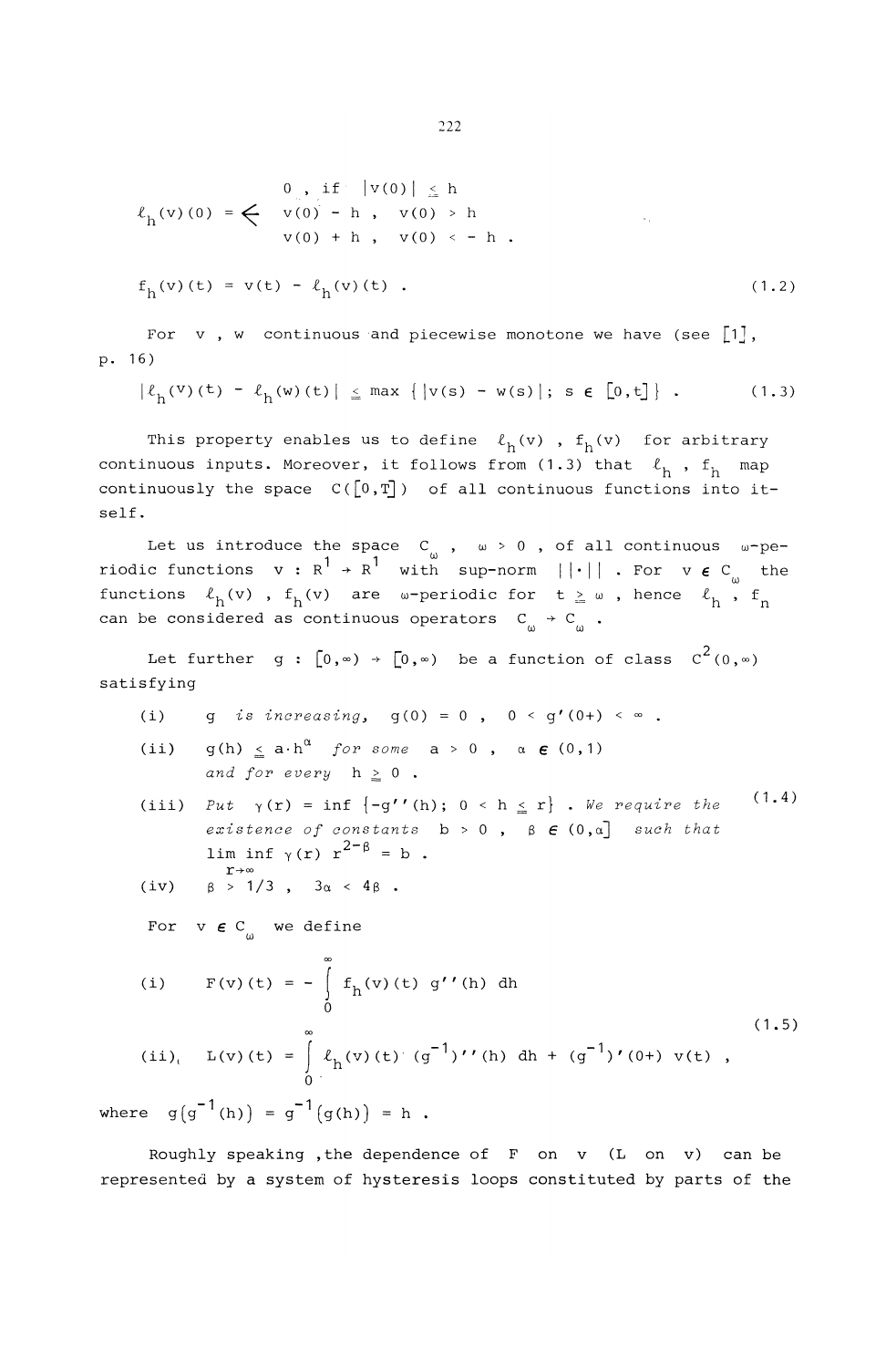graph of  $g$   $(g^{-1}$ , respectively) for v nondecreasing and  $-g$   $(g^{-1}$ , respectively) for y nonincreasing, The operators  $F$ , L have the following properties:

lowing properties: (i) F, L : C -> C *are continuous*  (ii) L = F"<sup>1</sup>

(iii) 
$$
||F(v)|| = g(||v||)
$$

(iv) 
$$
g' \left( max \{ ||v||, ||w|| \} \right) ||v - w|| \le ||F(v) - F(w)||
$$
  
 $\le g' \left( 0^+ \right) ||v - w||$ 

(v) For v absolutely continuous 
$$
F(v)
$$
,  $L(v)$  are absolutely continuous and the inequalities

$$
|\left(\mathbf{F}(\mathbf{v})\right)'(\mathbf{t})| \leq g'(\mathbf{0}+) |\mathbf{v}'(\mathbf{t})| ,
$$
  
 
$$
|\left(\mathbf{L}(\mathbf{v})\right)'(\mathbf{t})| \leq (g^{-1})' (|\left|\mathbf{v}\right|) |\mathbf{v}'(\mathbf{t})|
$$
  
are satisfied almost everywhere. (1.6)

(vi) *For* v' *absolutely continuous we have* 

$$
\int_{\omega}^{2\omega} (F(v))'v' \geq \frac{1}{4} \gamma (||v||)^{\omega} |v'|^{3}
$$
  
\n
$$
\int_{\omega}^{2\omega} (L(v))'v' \leq -\frac{1}{4} \gamma (||v||)^{\omega} |v'|^{3},
$$
  
\nwhere  $\gamma(r) = \inf \{(g^{-1})'(\rho); 0 < h \leq r\}.$ 

For functions of two variables  $\cdot u(t,x)$ ,  $t \in R^1$  ,  $x \in I$  , such that  $u(\cdot,x) \in C_{\omega}$  for each  $x \in I$  we define

$$
F(u) (t, x) = F(u(., x)) (t), L(u) (t, x) = L(u(., x)) (t).
$$

# 2. Existence results.

We introduce the Banach spaces or time-periodic functions  $u(t, x)$ ,  $u: R^{1} \times [0, \ell] \rightarrow R^{1}$ ,  $\ell > 0$ ,  $u(t + \omega, x) = u(t, x)$ ,  $\omega > 0$ :  $C_{\omega}([0,\ell])$ : the space of all continuous functions with norm  $\|\|u\|\|$  = max { $|u(t,x)|$ ; t R<sup>1</sup>, x  $\in$  [0, l]};  $\texttt{L}^\texttt{D}_\omega(0,\ell)$ , 1  $\leq$  p  $\leq$   $\infty$ : the space of all measurable functions such that  $|u|_p = (\int_0^{\omega} |u(t,x)|^p dx dt)$  <sup>1</sup>/P  $\sim$  for p  $\sim \infty$ , 0 0  $|u|_{\infty}$  = sup ess  $\{|u(t,x)|; t \in \mathbb{R}^{1}, x \in [0,\ell]\}\leq \infty$ ,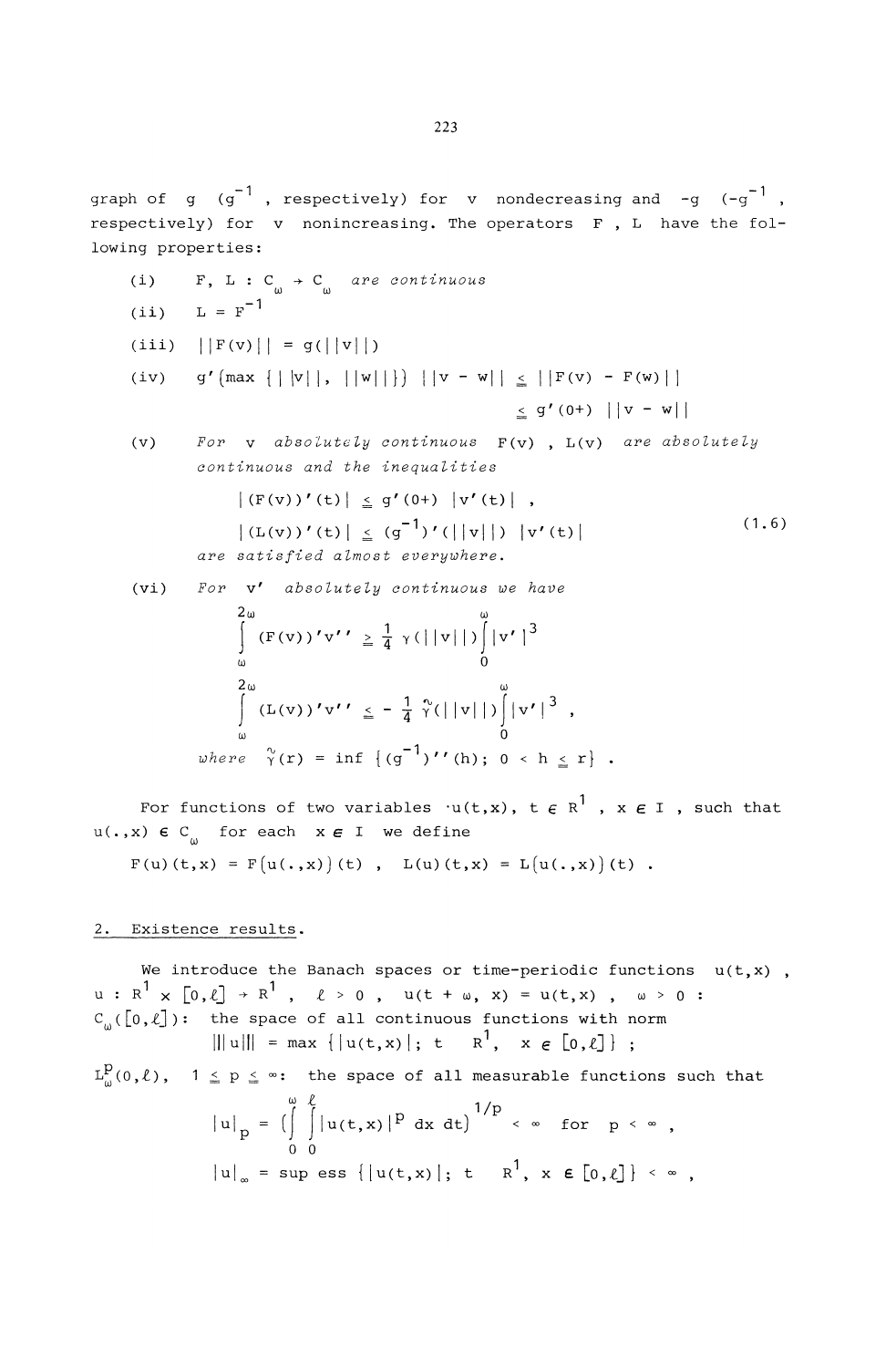#### with norm  $i^*$  i<sub>n</sub>;

$$
L^{2}(0,\pounds; iJ) = \{u e 1^{\wedge}(0,\pounds); |u|_{2>1} = (j(j|u(t,x)) | dt) dx\}
$$

**with norm I** \* **I o i** •

#### **Theorem.** (2.1)

- **2** (**i**) Let **H** G  $L_{OJ}^{2}(0,TT)$  i?e given such that **H** <sub>tt</sub> 6  $L_{0}^{3/2}(0,TT)$  and Z-et (1.4) (i) - (iii ) *hold. Then there exists at least one*   $\mathbf{v}$  *solution* u  $\in$  C (To, **TT'**]), u.  $\mathbf{v}^*$  **t**  $\mathbf{v}$ **x**  $\in$  L (0,TT),  $U_4$  f  $U_3$  (0,TT) to t/ze *problém* (P1) suc/z t/zat (P1) fs satts*fied almost everywhere.*
- **(ii) Let H 6 C (F0,11)** £e *given such that* H. **e** L (0,1) aná OJ  $u$  J t U) £et (1.4)(i) - (iii) *hold. Then there exists at least one classical solution* **u 6 C** (**£0**, **í]** ) , **u** , **u** , **(F(u** )) **£**   $C_{\text{u}}([0,1]) > \text{U}$ tte<sup>L</sup>" (0,1), u<sub>tx6</sub>L3(0.1), u<sub>xxe</sub>L^(0<sub>(</sub>1) to t/ze *problém* (P2) .
- **(iii)** Let H 6 L (0, TI) fce given such that **H** 6 L <sup>'</sup> (0.TOH  $U$ ) TT  $L^2(0, TT; L^1)$ , i  $\text{IH}(t, x) \ dx \ dt = 0$ , and let  $(1.4)(i) - (iv)$ **0 0**

*hold.. Then there exists at least one solution* u *E* C ([p,Tr]) ,  $u_{\mathbf{X}} \ll \nabla^{\wedge 0}$  **'** <sup>1</sup> \ **'**  $u_{\mathbf{L}}$  **'**  $\mathbf{L}$  ( $\mathbf{F}^{(u_{\mathbf{X}} \gg \mathbf{X}} \circ \mathbf{F}^{(u_{\mathbf{X}} \gg \mathbf{X}}) \circ \mathbf{F}^{(u_{\mathbf{L}} \gg \mathbf{F}^{(u_{\mathbf{X}} \gg \mathbf{F}^{(u_{\mathbf{X}} \gg \mathbf{F}^{(u_{\mathbf{X}} \gg \mathbf{F}^{(u_{\mathbf{X}} \gg \mathbf{F}^{(u_{\mathbf{$ t/ze *problém* (P3) *such that* (P3) is *satisfied almost everywhere .* 

## **Sketch of the proofs.**

**(i) We use the classical Galerkin method. We denote**   $w_{\bullet}$ ,  $(t,x) = e$ .  $(t)$  sin kx, j integer, k natural,  $(2.2)$ *3 K 3*  where  $e.(t) = \sin^{-1} t$  for  $j > 0$  and  $\cos^{-1} t$  for  $j < 0$ . **For m > 1 put m m**   $u(t,x) = E E u \cdot v w \cdot v(t,x)$ , (2.3) **m j=-m k=1 where the coefficients u., are solutions of the algebraic systém**   $2(A)$  TT  $2(J$   $\theta$  T  $|(u_{tt} - u_{xx} \pm F(u))w_{ik} dx dt = |JH w_{ik} dx dt ,$  (2.4)

 $\infty$  0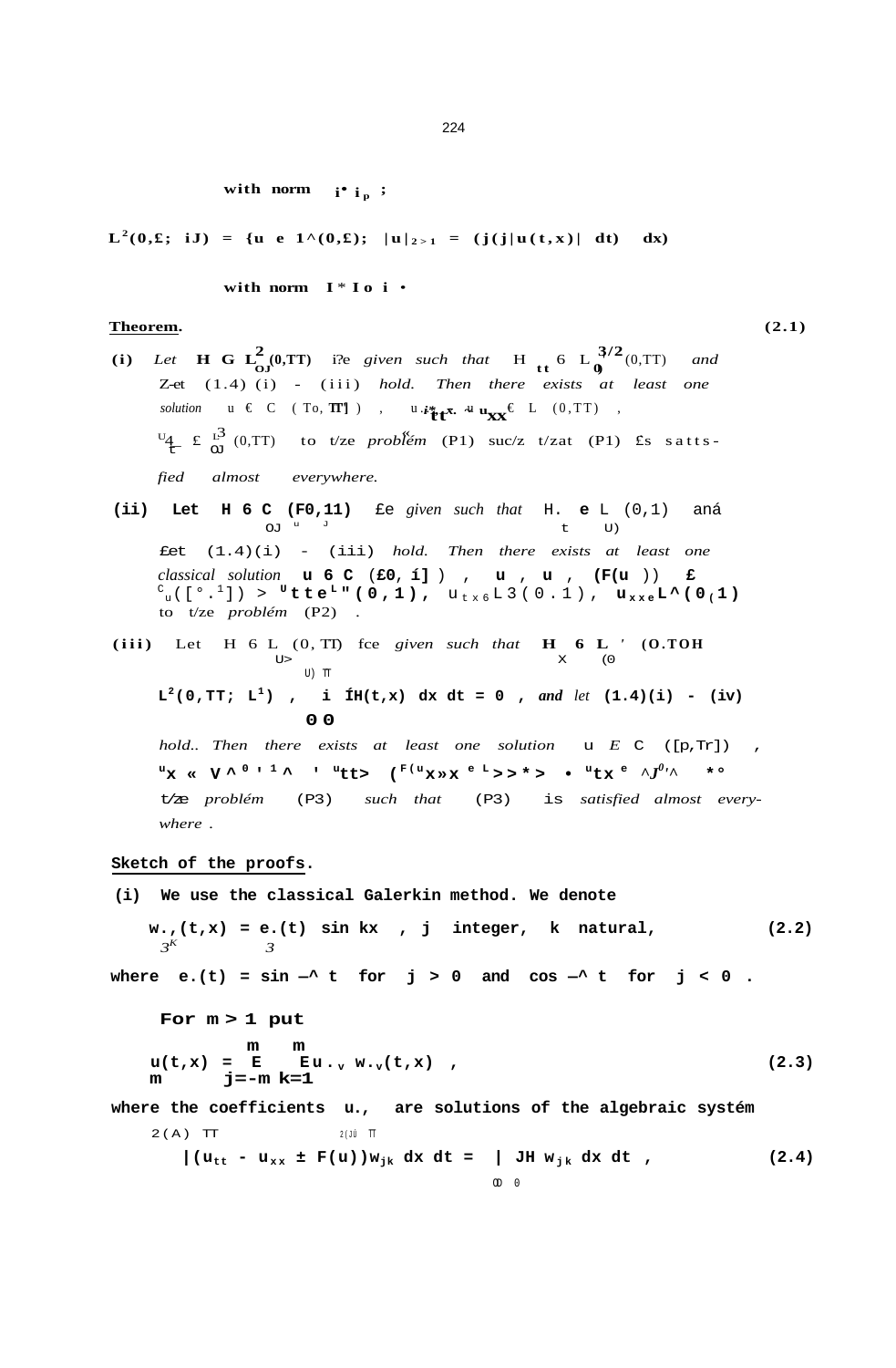$j = -m, \ldots, m, \quad k = 1, \ldots, m$ .

 $2 \pi i \gamma$ "-jk  $2\pi j$  $\frac{M_{\text{max}}}{M_{\text{max}}}$  (2.4) by  $\frac{M_{\text{max}}}{M_{\text{max}}}$  , summing over j using (1.6)(vi) we get

 $\gamma$ (|||u|||)|u<sub>+</sub>| $\frac{2}{3}$   $\leq$  const.  $m$   $m<sup>2</sup>$ 

m m m m

Similarly we have  $\|{\bf u}_{\sf t\tt t}-{\bf u}_{\sf xx}\|_2\leq {\tt const.}$  (1 +  $\||{\bf F}({\bf u})\||$ ) . Classical em  $\begin{array}{c} m & m \ (1, 4) & (1, 6) (333) & m \end{array}$ bedding theorems and (1.4), (1.0) (iii) yield  $\lim_{m \to \infty}$ m const.( $\left|\begin{matrix}u_{tt} & -u_{xx} & 2 & +u_{tt} \end{matrix}\right|_2$  +  $\left|\begin{matrix}u_{tt} & 3\end{matrix}\right| \le \text{const.}$  ( $\left|\begin{matrix}u_{tt} & -\mu & -\mu \\ u_{tt} & m\end{matrix}\right|$  + 1), nence  $\| \|u\| \|$  ,  $\|u_{\epsilon}\|_{3}$  ,  $\|u_{\epsilon\epsilon} - u_{xx}\|_{2} \leq \mathtt{const.}$ 

These estimates imply the solvability of  $(2.4)$ . On the other hand there exists a subsequence {u} of {u} such that u - u -> n m n n 2 3 u\_\_ - u in I/> (0,-) weak, u, -> u^ in L (0,TT) weak and u -»- u tt X X 0) t t U) n n in  $C_{n}([0,\pi])$  strong. Thus, we can pass to the limit in (2.4) and the proof is complete.

(ii) We replace the problem (P2) by the following system of ordinary differential equations (space discretization):

$$
v'_{j} - n(F(n(v_{j+1} - v_{j})) - F(n(v_{j} - v_{j-1}))) = h_{j},
$$
  
\n
$$
v_{0} = v_{n} = 0,
$$
  
\n
$$
(j+1)/n
$$
  
\nwhere  $h_{j}(t) = n \int_{j/n}^{j+1} H(t, x) dx$ ,  $j = 1,...,n-1$ .

Using  $(1.6)(iv)$ , (vi) we derive apriori estimates for  $v_i$  independent of n which ensure the existence of periodic solutions of  $(2.5)$ . We further put

$$
u(t,x) = v_j(t) + (nx - j)(v_{j+1}(t) - v_j(t)) + \frac{1}{2} [(v_{j+1}(t) - v_j(t)) + (nx - j)^2 (v_{j+2}(t) - 2v_{j+1}(t) + v_j(t))],
$$
  
\nt  $\in$  R<sup>1</sup>, x  $\in$  [j/n, (j+1)/n], j = 0,1,...,n-1, v\_{n+1} = -v\_{n-1} .

A straigtforward computation and the compactness argument show that there exists a subsequence of u which converges in suitable topologies to a solution  $u$  of (P2).  $n$ 

(iii) We first solve the auxiliary problem

$$
L(v_{t} - \psi)_{t} - v_{xx} = \hat{H}_{x}
$$
,  $v(t, 0) = v(t, \pi) = 0$ ,